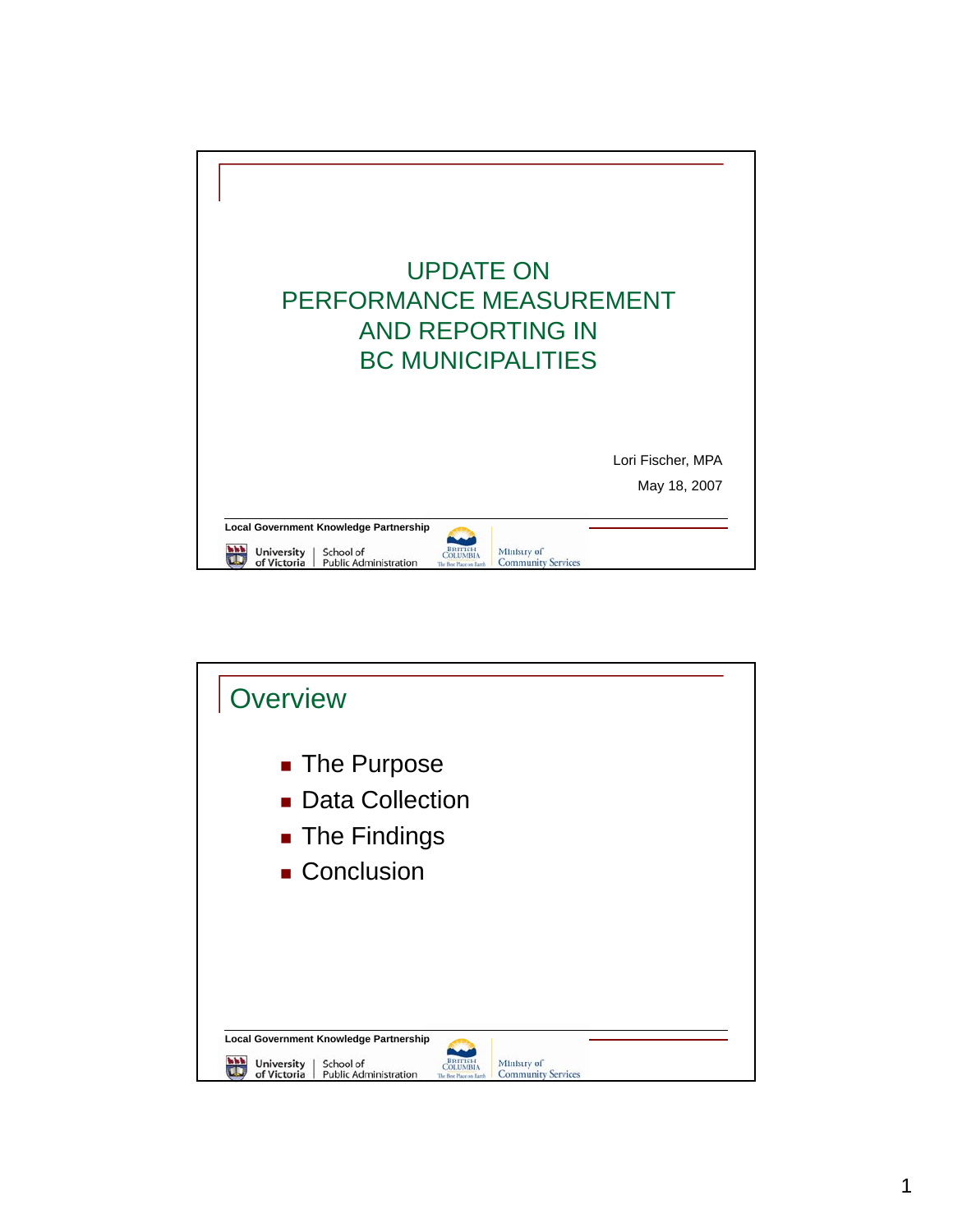

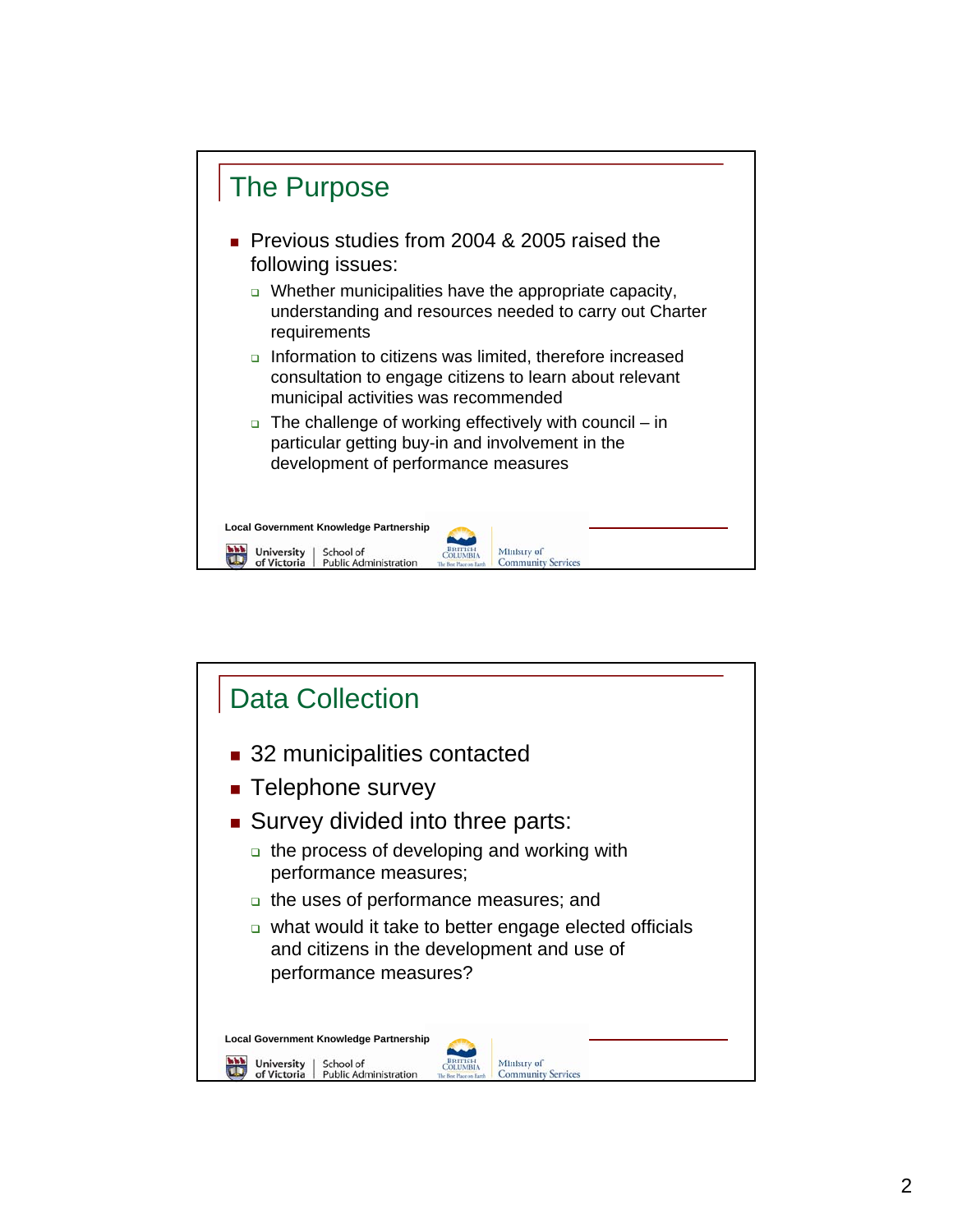| <b>Response Profile</b>                                 |                   |                   |                     |            |              |
|---------------------------------------------------------|-------------------|-------------------|---------------------|------------|--------------|
|                                                         | <b>Very Small</b> | <b>Small</b>      | <b>Medium</b>       | Large      | <b>Total</b> |
|                                                         | 0 to 2,499        | 2,500 to<br>9,999 | 10,000 to<br>49,999 | $50,000 +$ |              |
| Responses out of the<br>total number in the<br>category | 6/8               | 5/8               | 2/8                 | 8/8        | 21/32        |
| Response rate                                           | 75%               | 63%               | 25%                 | 100%       | 66%          |

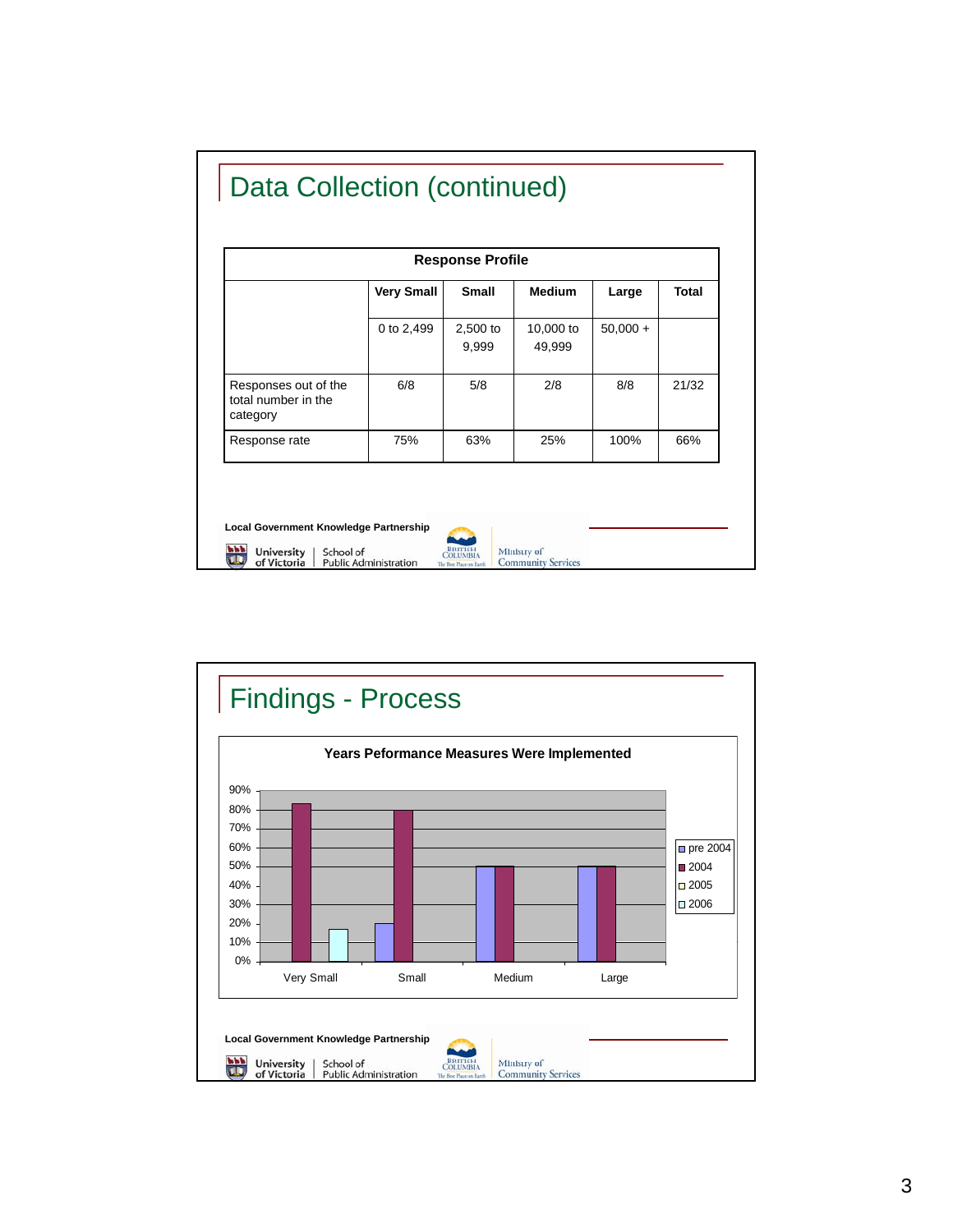

|                   | and performance measures and what is that connection?                  | Is there a connection between the corporate strategic plan                                   |                                                                                                         |
|-------------------|------------------------------------------------------------------------|----------------------------------------------------------------------------------------------|---------------------------------------------------------------------------------------------------------|
| <b>Very Small</b> | Small                                                                  | Medium                                                                                       | Large                                                                                                   |
| No connection     | As support to the<br>strategic plan goals and<br>objectives            | Measures aligned to<br>strategic goals                                                       | Each department does<br>own, so not sure                                                                |
|                   | Whether or not goals in<br>the strategic plan were<br>completed or not | Council priorities float<br>down to operational and<br>performance measures<br>support these | Corporate strategic plan<br>lists priorities and goals<br>and the performance<br>measures support these |
|                   |                                                                        |                                                                                              | Macro measures in<br>corporate strategic plan                                                           |
|                   |                                                                        |                                                                                              | N/A now focusing on the<br>community plan                                                               |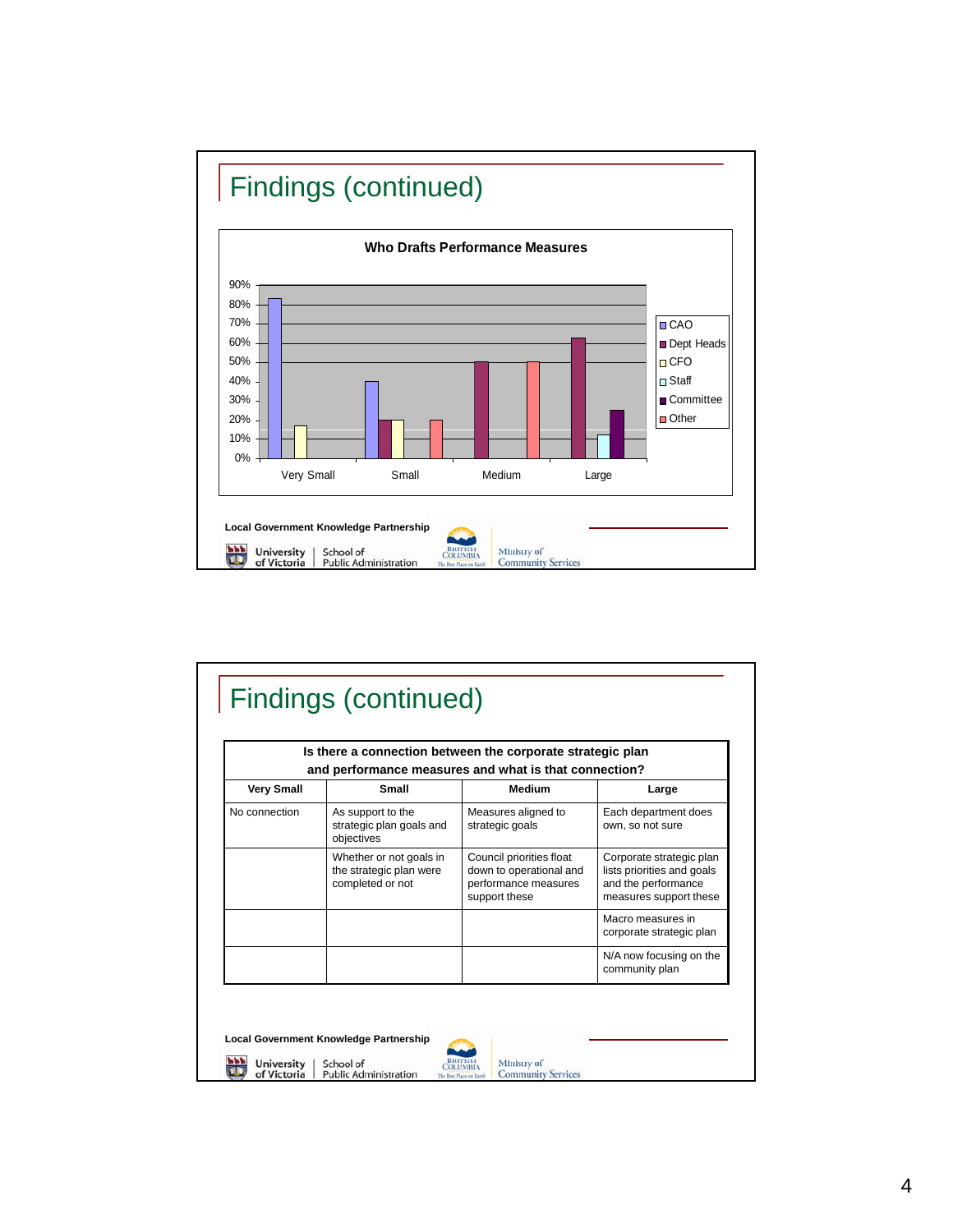| <b>Very Small</b>         | <b>Small</b>                                                      | <b>Medium</b>                                                     | Large                                                   |
|---------------------------|-------------------------------------------------------------------|-------------------------------------------------------------------|---------------------------------------------------------|
| <b>Financial Criteria</b> | A retreat is held to look at<br>goals, objectives and<br>measures | Senior managers pick the<br>major measures and<br>report on those | Importance and<br>relevancy                             |
| Group consultation        | To demonstrate whether<br>projects are done or not<br>done        | The ones that support the<br>goals in the annual report           | Based on the corporate<br>strategic planning<br>session |
|                           |                                                                   |                                                                   | Measures support the<br>goals and objectives            |
|                           |                                                                   |                                                                   | No specific criteria at the<br>moment                   |

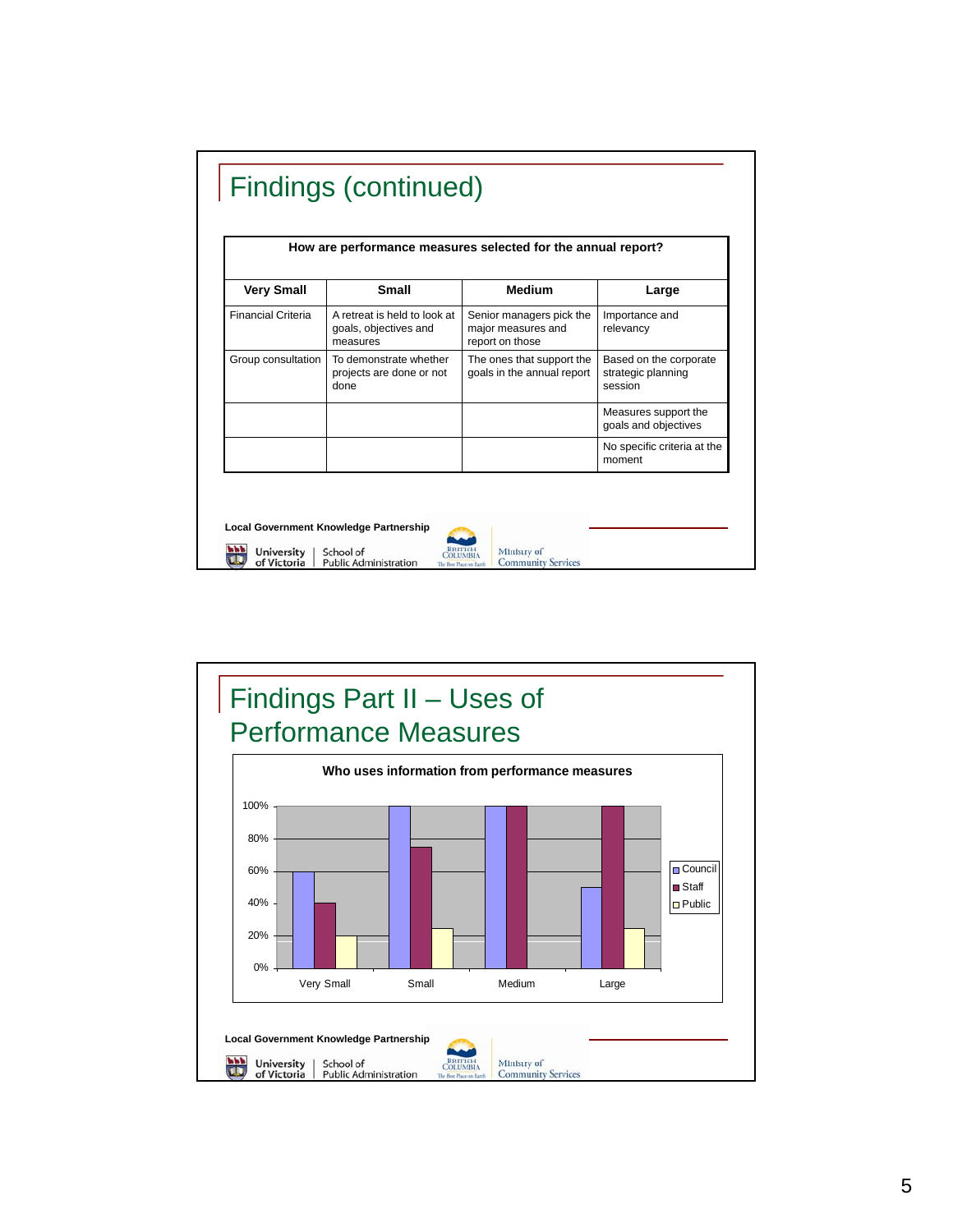| <b>Very Small</b>                                                     | <b>Small</b>                                           | <b>Medium</b>         | Large                                      |
|-----------------------------------------------------------------------|--------------------------------------------------------|-----------------------|--------------------------------------------|
| To ensure projects<br>council deemed are<br>important are<br>complete | Used to evaluate CAOs                                  | As part of the budget | As a comparison to<br>other municipalities |
| Too soon to know                                                      | As part of the annual<br>report                        |                       | Monitor progress                           |
| To make sure funds<br>are being spent<br>appropriately                | To make sure funds are<br>being spent<br>appropriately |                       | As part of the annual<br>review            |
|                                                                       |                                                        |                       | Don't know                                 |

|                                      | in the community use the performance information?                | How do citizens and other groups                                                     |                                                                                           |
|--------------------------------------|------------------------------------------------------------------|--------------------------------------------------------------------------------------|-------------------------------------------------------------------------------------------|
| <b>Very Small</b>                    | <b>Small</b>                                                     | <b>Medium</b>                                                                        | Large                                                                                     |
| Don't know                           | Don't know                                                       | Don't know                                                                           | Don't know                                                                                |
| They receive<br>the annual<br>report | Present annual report<br>at a public meeting<br>but no one comes | The information is in<br>the annual report, but<br>don't know how<br>citizens use it | Advisory groups<br>provide feedback and<br>input back into the<br>performance<br>measures |
|                                      |                                                                  |                                                                                      | Depends on the<br>issue, but community<br>associations use the<br>information             |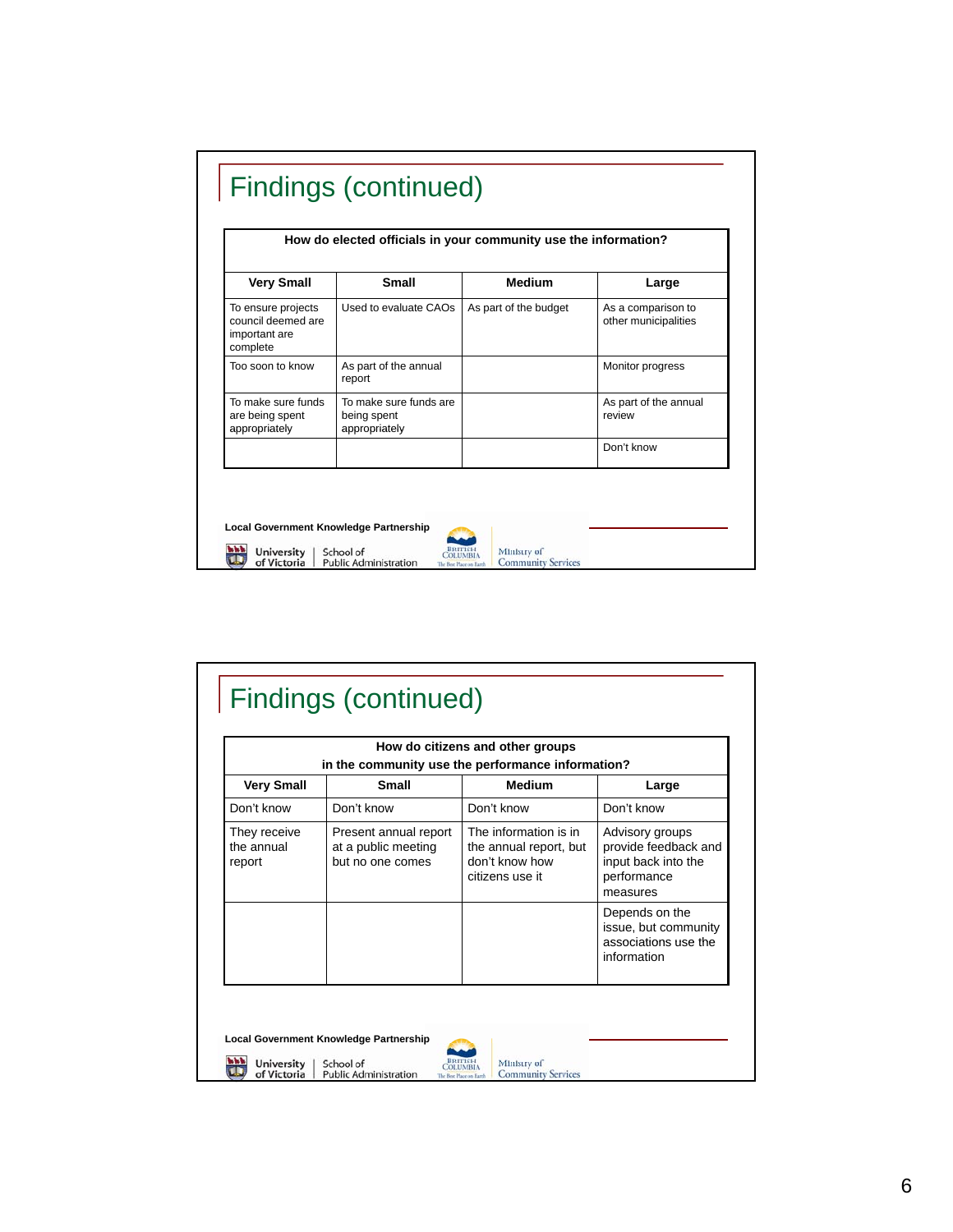|                                                                    | What would it take to better engage elected officials<br>in the development and use of the performance measures? |                              |                                                                  |  |  |
|--------------------------------------------------------------------|------------------------------------------------------------------------------------------------------------------|------------------------------|------------------------------------------------------------------|--|--|
| <b>Very Small</b>                                                  | <b>Small</b>                                                                                                     | <b>Medium</b>                | Large                                                            |  |  |
| So limited with the<br>budget, don't know what<br>to do            | Need to get buy-in from<br>council that this is<br>worthwhile                                                    | Would like to have a retreat | Workshops would be a good<br>idea                                |  |  |
| Too soon to answer                                                 | Not necessary - no one is<br>asking for more information                                                         |                              | Need to tie the measures<br>into the corporate strategic<br>plan |  |  |
| Opportunity to make<br>things better, but don't<br>know what to do | Council not interested<br>because of time constraints                                                            |                              | Council prefers to be at<br>arms length                          |  |  |
|                                                                    | Had a retreat and it worked<br>well, so will probably do<br>again                                                |                              | Council satisfied with the<br>way things are                     |  |  |
|                                                                    |                                                                                                                  |                              | Council does not have<br>enough time                             |  |  |

|                                                                                | What would it take to better engage citizens in their community in the performance<br>measurement process? Are there any examples of citizen engagement? |                                                                                                   |                                                                                                |
|--------------------------------------------------------------------------------|----------------------------------------------------------------------------------------------------------------------------------------------------------|---------------------------------------------------------------------------------------------------|------------------------------------------------------------------------------------------------|
| <b>Very Small</b>                                                              | <b>Small</b>                                                                                                                                             | <b>Medium</b>                                                                                     | Large                                                                                          |
| Don't know                                                                     | Citizens are engaged in the<br>capital plan                                                                                                              | Currently have website<br>surveys                                                                 | Have a network of feedback<br>though community groups<br>that works well                       |
| Too soon to answer                                                             | Would like to engage citizens<br>more, but don't know what to<br>do                                                                                      | Citizen engagement is more<br>around issues. Currently<br>have residential satisfaction<br>survey | Don't want to engage<br>citizens without more<br>strategic direction first                     |
| Current process is<br>working, don't need<br>community plan<br>more engagement | Citizens are engaged in                                                                                                                                  |                                                                                                   | Currently have open houses<br>and focus groups                                                 |
|                                                                                |                                                                                                                                                          |                                                                                                   | Conduct citizen survey every<br>3 years and a business<br>survey. Want to alternate<br>years   |
|                                                                                |                                                                                                                                                          |                                                                                                   | Don't want to engage<br>citizens more - we don't get<br>good responses from public<br>meetings |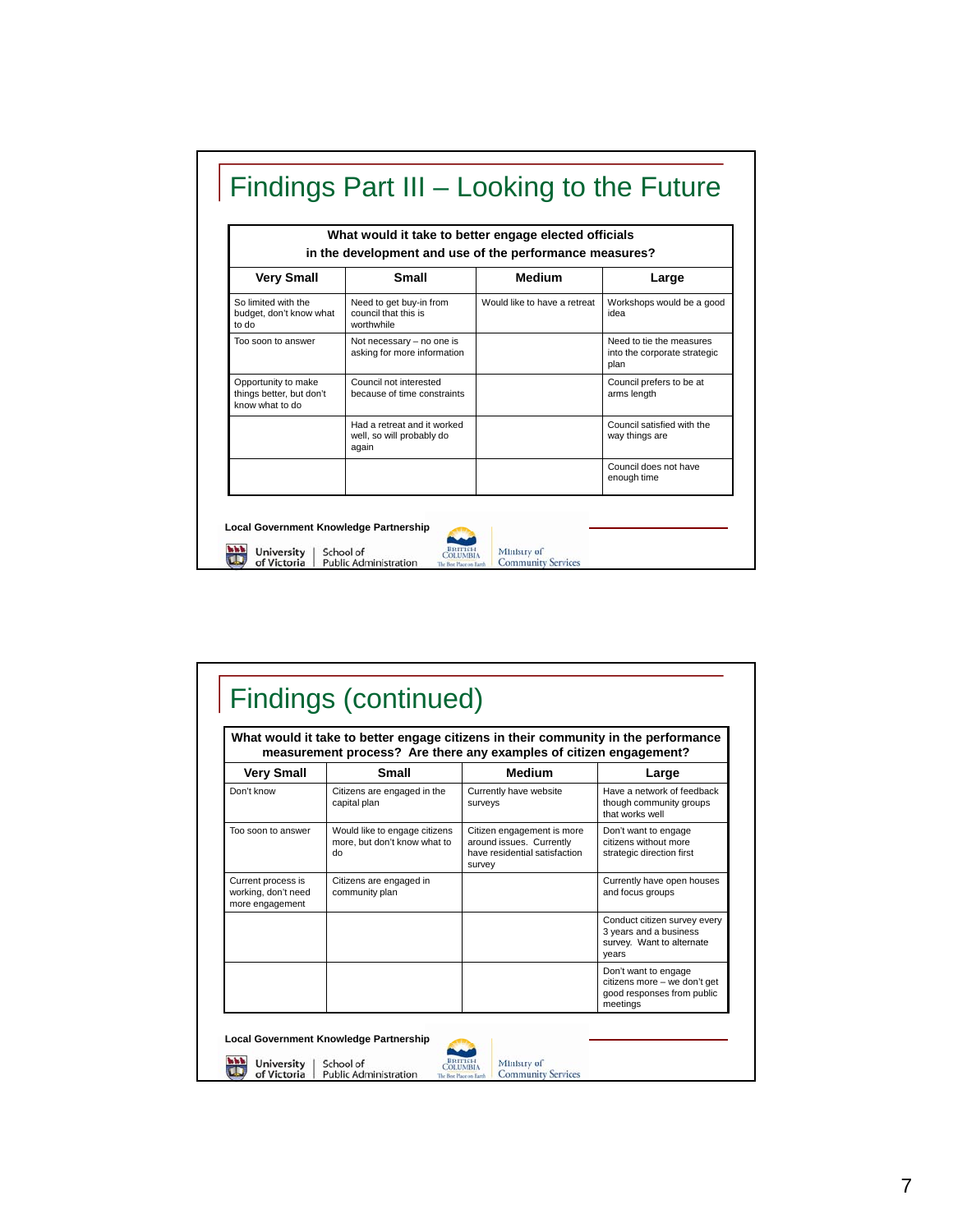| Medium<br>Small<br><b>Very Small</b><br>Don't know<br>Just started<br>Can't speak for council<br>Would prefer it<br>Would probably bet a<br>Wouldn't mind doing it<br>Would probably get a different<br>Sounds good, but realistically<br>answer from each councilor<br>if the public was<br>public will not engage<br>significantly in this type of<br>interested<br>councillor | Large                                                     |
|----------------------------------------------------------------------------------------------------------------------------------------------------------------------------------------------------------------------------------------------------------------------------------------------------------------------------------------------------------------------------------|-----------------------------------------------------------|
|                                                                                                                                                                                                                                                                                                                                                                                  |                                                           |
|                                                                                                                                                                                                                                                                                                                                                                                  |                                                           |
| exercise                                                                                                                                                                                                                                                                                                                                                                         | different answer from each                                |
| Yes, usually chagrined when<br>Suspect council is<br>currently happy but<br>no one shows<br>would encourage<br>voting process<br>more citizen<br>involvement                                                                                                                                                                                                                     | Some want more, others feel<br>citizens engaged enough in |
| Would be a lukewarm<br>response but is getting better                                                                                                                                                                                                                                                                                                                            | Council comfortable with<br>current level of feedback     |
|                                                                                                                                                                                                                                                                                                                                                                                  | Council would prefer it                                   |

|                                                                                                | How would your organizations managers and staff feel about more citizen<br>involvement in the development of performance measures?                         |                                                                                                     |                                                                                                                                      |
|------------------------------------------------------------------------------------------------|------------------------------------------------------------------------------------------------------------------------------------------------------------|-----------------------------------------------------------------------------------------------------|--------------------------------------------------------------------------------------------------------------------------------------|
| <b>Very Small</b>                                                                              | <b>Small</b>                                                                                                                                               | <b>Medium</b>                                                                                       | Large                                                                                                                                |
| Too soon to answer                                                                             | Don't know                                                                                                                                                 | Would prefer it                                                                                     | Don't know                                                                                                                           |
| They wouldn't have a<br>problem with it, if the<br>public was interested                       | Problem is resources. Day to<br>day is enough. For under<br>25,000 population, it's just not<br>realistic. All we can do to just<br>do the financial plan. | Would be good if input was<br>representative of overall<br>community as opposed to<br>select group. | Those that have done public<br>input processes often spend<br>lots of time preparing for<br>public input and then no one<br>shows up |
| Suspect management<br>is currently happy but<br>would be positive<br>about more<br>involvement | If public was educated, would<br>be more open to it                                                                                                        |                                                                                                     | Feel current level of<br>involvement is appropriate                                                                                  |
|                                                                                                | CAO would like it, but staff<br>are not interested                                                                                                         |                                                                                                     | Doubt it would be positive                                                                                                           |
|                                                                                                |                                                                                                                                                            |                                                                                                     | Managers feel they do a lot<br>to engage                                                                                             |
|                                                                                                |                                                                                                                                                            |                                                                                                     | Yes, very open to it                                                                                                                 |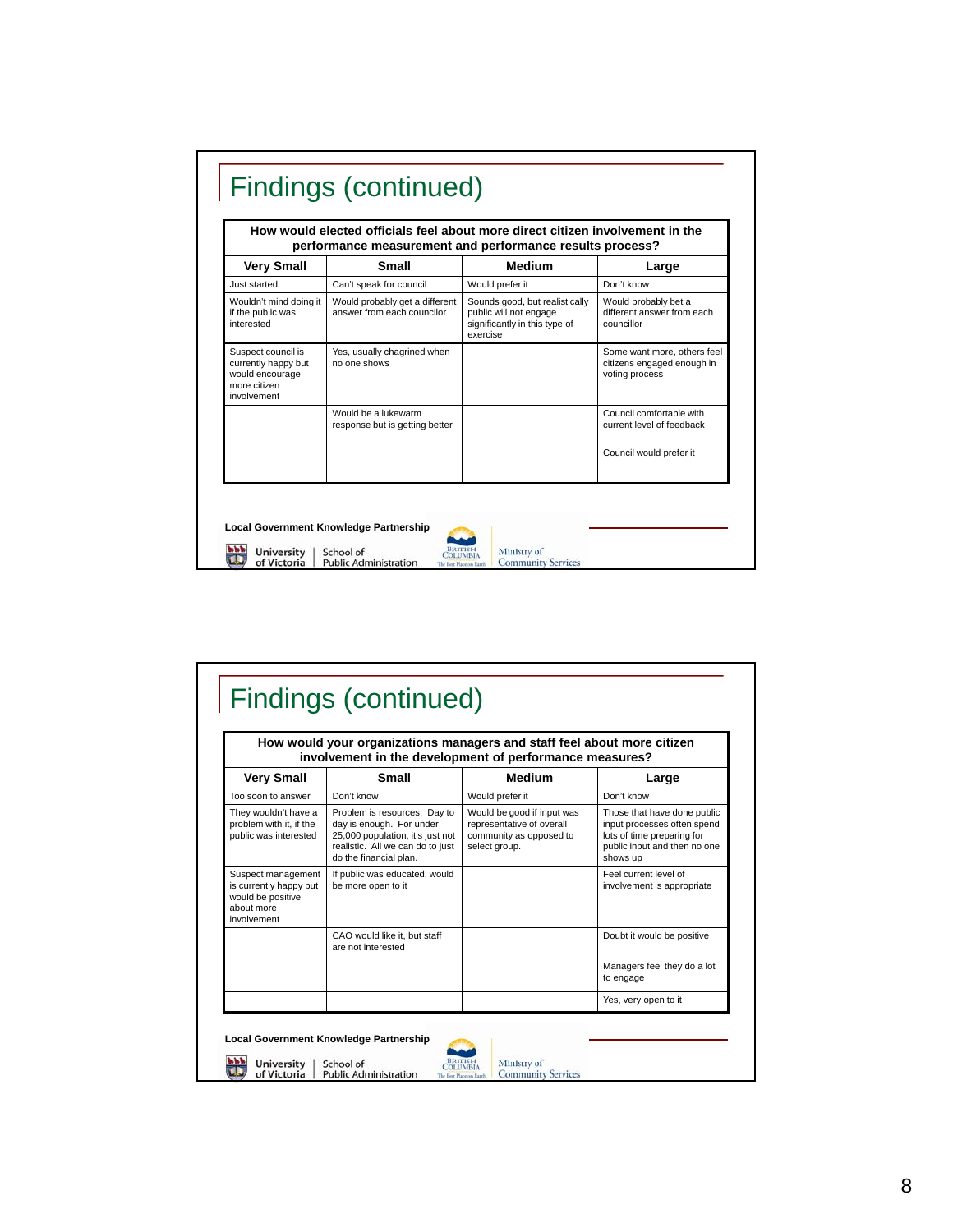